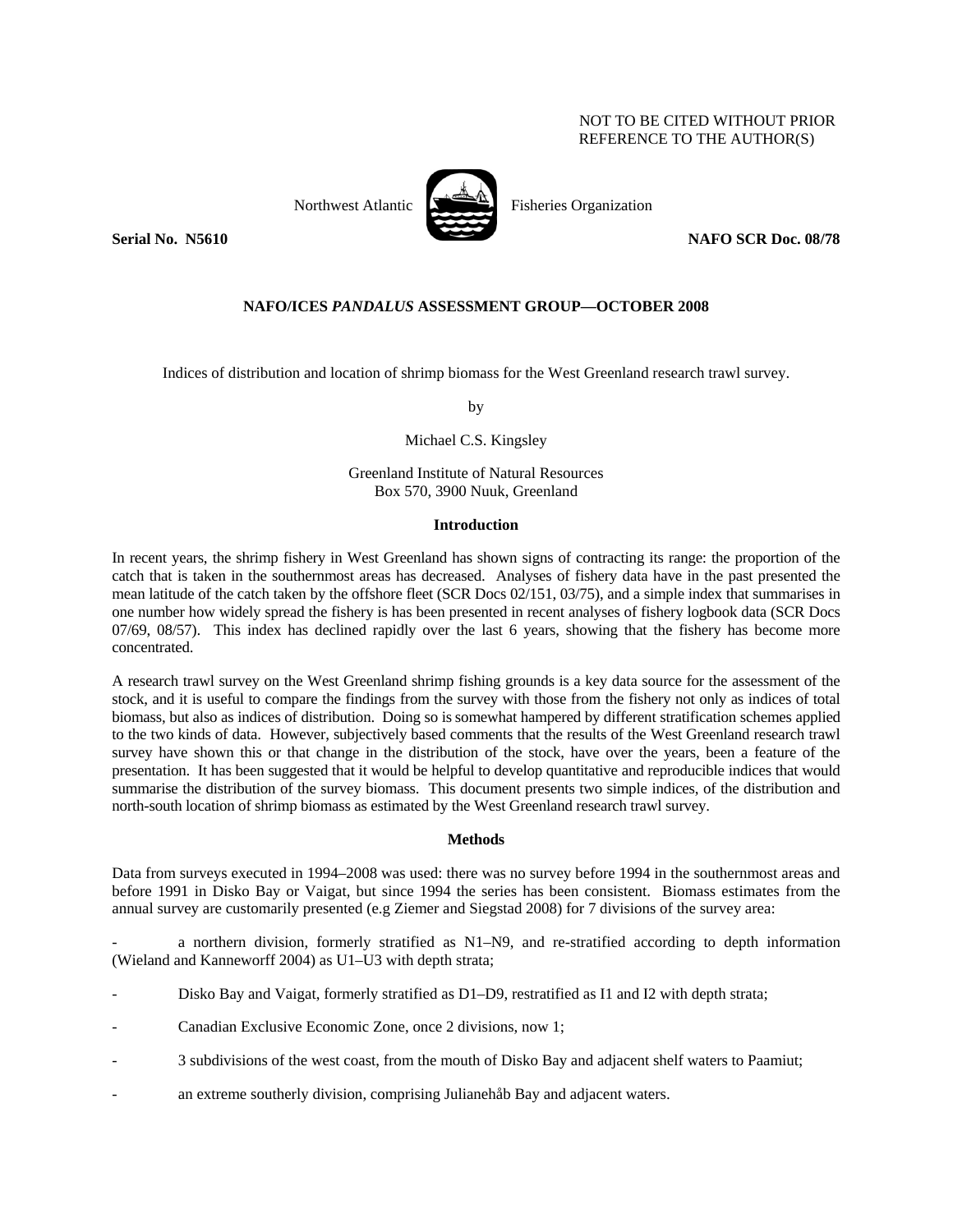These divisions were given southerly ranks: Julianehåb Bay and the adjacent shelf waters were 1; the subdivisions up the coast were given ranks 2,3 and 4. The small Canadian sub-division was included with the subdivision west of the mouth of Disko Bay lying at about the same latitude. Disko Bay and Vaigat were given rank 5, and the northernmost subdivision of the survey area was ranked 6.

Then a 'lat. index' was calculated as a mean rank for the survey, weighting by estimated total survey biomass. This index summarises how far north a (weighted) centre of gravity of the stock biomass lies, as estimated by the research trawl survey and measured in survey subdivisions. Small values of the index indicate that the centre of gravity of the stock distribution is further south, and larger values indicate a more northerly distribution.

A 'spread index' was calculated as a Simpson diversity index (Simpson 1949) of the distribution of the biomass:

$$
SpredIndex = \left(\sum_{Subdivisions} \sum_{Subdivisions} \left( \sum_{Subdivisions} \left( \sum_{i} \left( \sum_{i} \left( \sum_{i} \left( \sum_{i} \left( \sum_{i} \left( \sum_{i} \left( \sum_{i} \left( \sum_{i} \left( \sum_{i} \left( \sum_{i} \left( \sum_{i} \left( \sum_{i} \right) \right) \right) \right) \right) \right) \right) \right) \right) \right)
$$

This index summarises how evenly the survey stock biomass is distributed between survey subdivisions. High values (6 is the limit) would show that one-sixth of the biomass was found in each division; low values, near 1, would show that the biomass was concentrated in only one or two subdivisions. The units of both indices are 'subdivisions'.

### **Results and Discussion**



**Figure 1.** Indices of location and distribution of the total stock biomass in the West Greenland research trawl survey for northern shrimp, 1994–2008.

Both indices have varied over the period covered by the data series (Figure 1). With a bit of imagination, one can distinguish 3 periods: from 1994 to about 1999, the 'spread index' was increasing while the 'lat. index' decreased slowly as the stock spread southwards and survey biomasses in the southernmost subdivisions increased. However, even at the start of this period the 'lat. index' was already fairly low, because the survey had not been extended into the southernmost subdivisions until some years after the fishery had started making important catches there and densities had reached moderately high levels. During a second period, from 1999 to about 2004, the 'lat. index' was